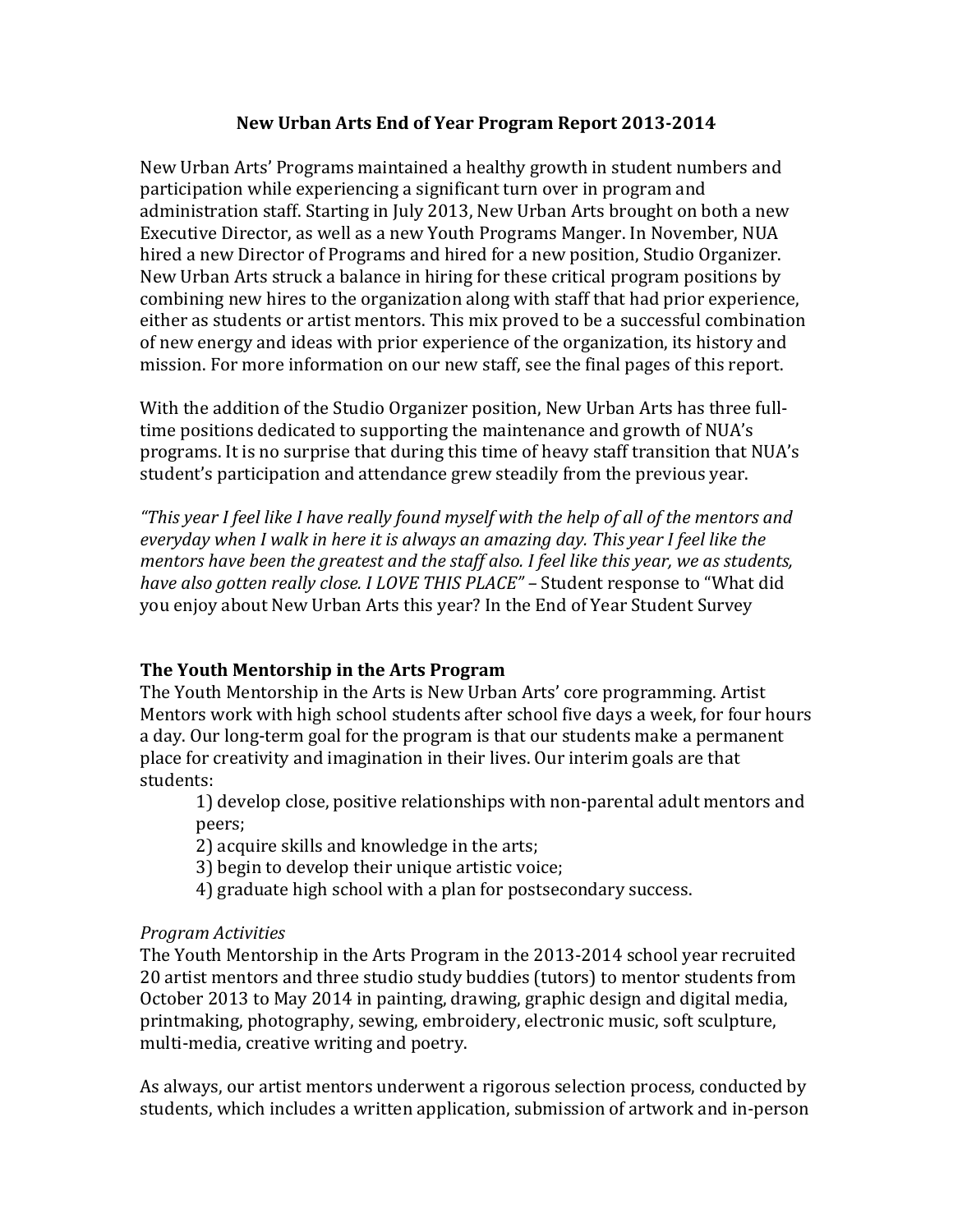interviews. We received 42 applications. Over the ensuing year, artist mentors received over 30 hours of professional development and training in various elements of arts education. While our focus is the creative development of young people, we also recognize that we work with youth from under-resourced communities. To that end, we also provided after-school snacks, free bus passes, daily tutoring and homework help and a strong partnership with College Visions, a college access and success program for first-generation and low-income college students.

#### *About the Students we Served in 2013-14*

In 2013-14, 379 high school students enrolled in our programs. Of those, 193 students were active participants; 84 attended once or more per week, and 99 students attend 30 or more mentoring sessions over the course of the year. (Some experts in the after-school field consider 30 or more days of attendance a benchmark of high engagement.) Average daily attendance was 44 students, and average monthly attendance was 141 unique students.



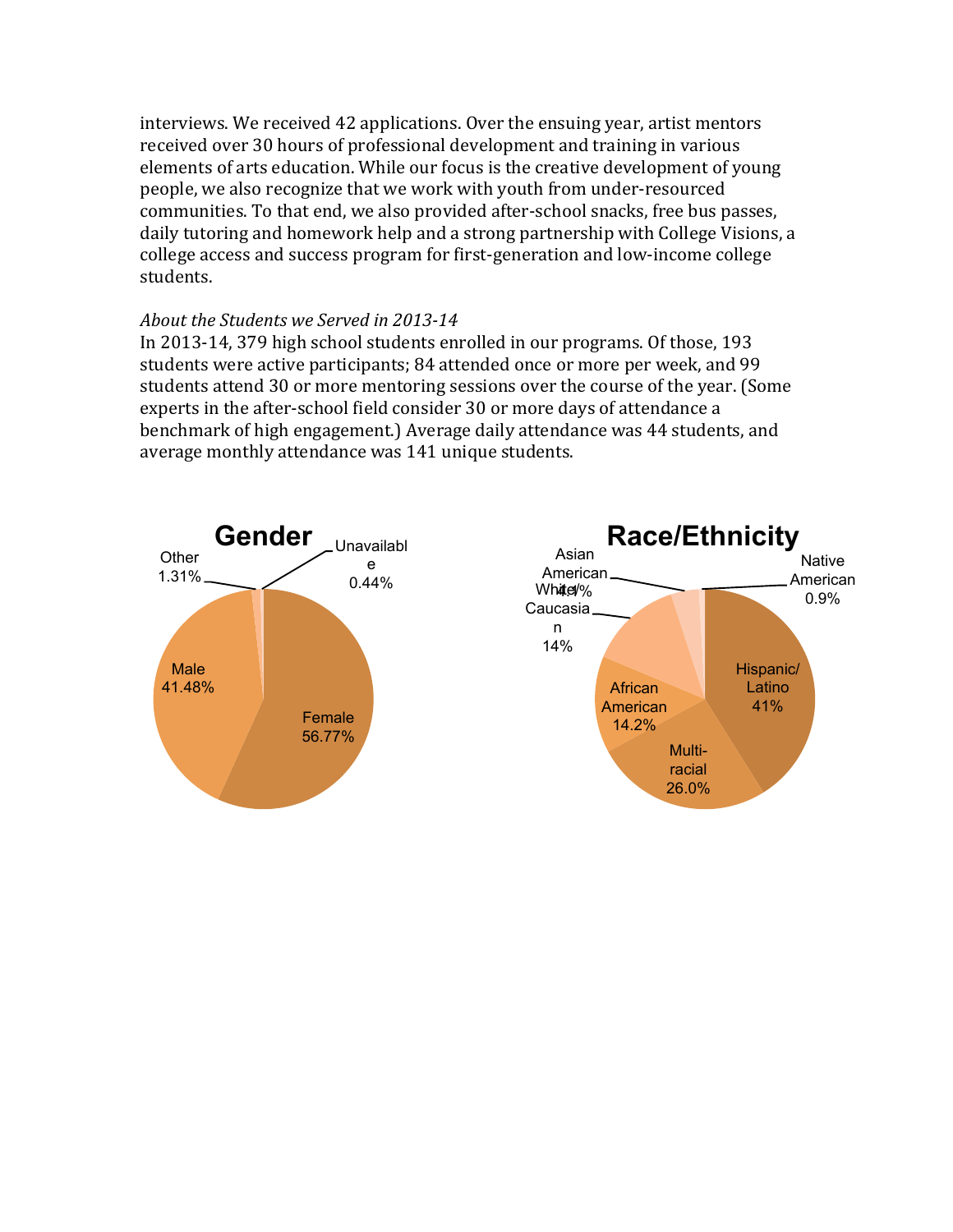

- 25.6% of students identified as LGBTQQ
- 71.1% qualified for free or reduced-price lunch. *Free lunch* is for students from households at or below 130% of the poverty line; *reduced-price lunch* is for students from households between 130% and 185% of poverty. For a household of four with two children in Providence, 185% of poverty means subsisting on less than \$43,700 per year.
- 76.44% live in zip codes 02905, 02907, 02908, or 02909, where, collectively, the poverty rate for families with children is 33%, over twice the national rate.

# *Year End Student Survey Results*

Fifty students completed our online end-of-year survey. The percent agreeing/strongly agreeing with each statement was as follows:

- $\bullet$  I am more open to trying new things: 98%
- I have developed more confidence: 90%
- $\bullet$  I have developed a way of creating that expresses who I am: 98%
- I have built strong, trusting relationships with my peers and artist mentor: 94%
- $\bullet$  I have improved as an artist: 96%
- $\bullet$  I have developed a better idea of what I want to do in the future: 94%
- $\bullet$  I feel New Urban Arts is a supportive and safe environment: 100%
- 90% of students rate New Urban Arts programs "outstanding."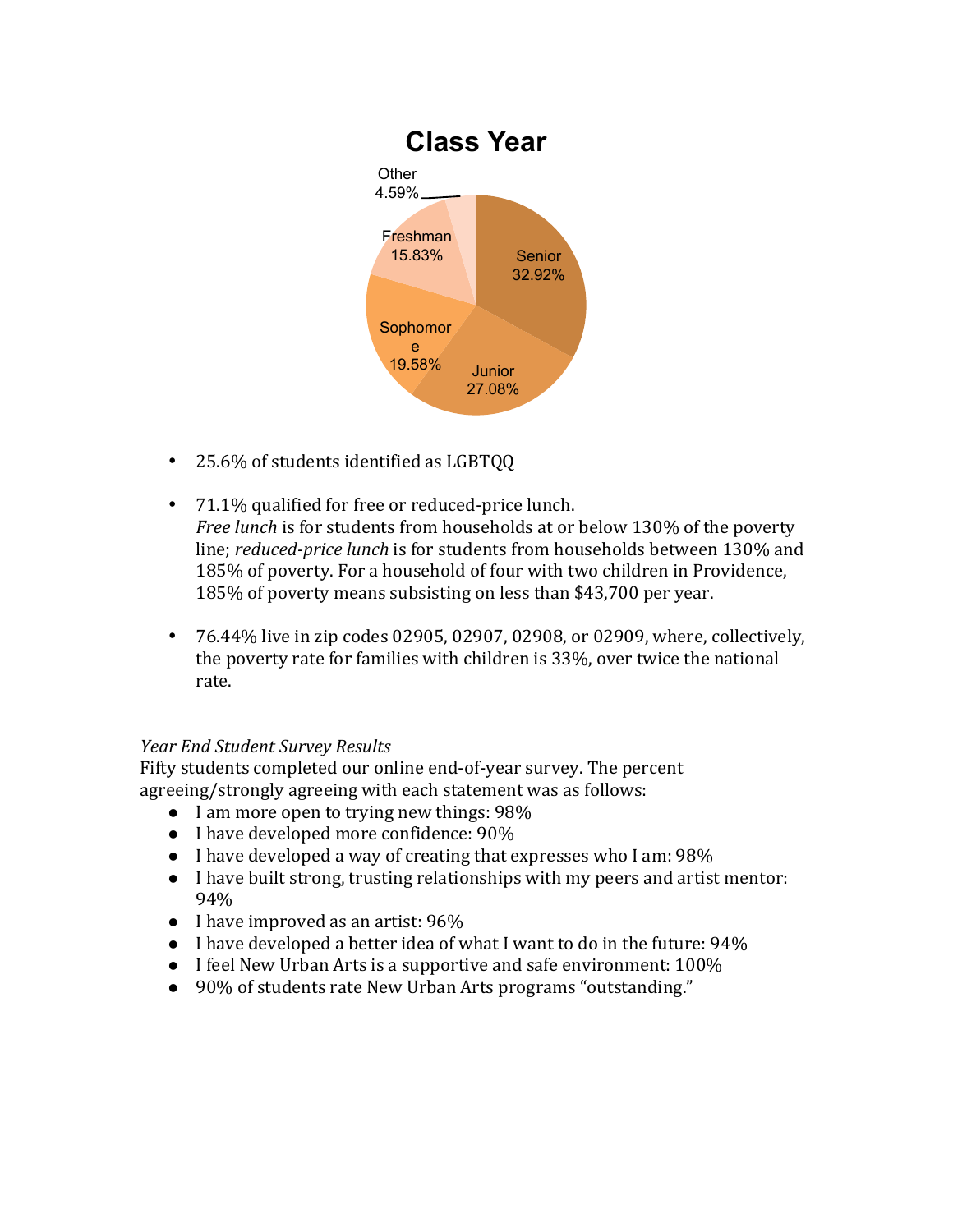

Do you like working with an Artist Mentor?

- I really enjoyed the mentors this year. The mentors were super helpful and I was able to pursue different mediums. I also really enjoyed the new music *programs* that we have here in the studio. It was really nice to hear people *creating music and I was really happy for my fellow students who felt very proud of the music that they created themselves.*
- I like working with artist mentors because it gives me chance to connect with *young adults* in a way I wouldn't have a chance to otherwise. They've also been *in* the same position as most of the students so we get to talk with them about stuff our parents might not have experienced, remember, or necessarily wanted *to talk to us about.*
- *Yes, because they give you creative ideas and are respectful and feel like you're* talking to a young adult
- I like working with an artist mentor because I like having someone to back me up. It's fun to find an artist mentor who enjoys doing what you do. We get to *share ideas and have each other's support.*
- *Yes I do, since it gives me the opportunity to talk to someone from outside school and home, someone with an open mind/ free going.*

What does New Urban Arts mean to you?

- New Urban Arts is a safe space for me. It's a family, it's shelter, it's love. *Everything you need you can find here. Whether its inspiration, art, support, you* can find it here. It's like a big happy family that is full of extremely talented artists. What more can you ask for?
- It means a safe place. Somewhere that no one can judge or be judged.
- New Urban Arts means everything to me. Without N.U.A I wouldn't be able to *be the artist that I am and I wouldn't be able to be as confident as I am. Without N.U.A I wouldn't be able to have to confidence to be free and feel good about* myself and love everybody around me no matter who they are. I don't *know* where I'd be and who I'd be without N.U.A and I sure as heck don't want to know. I LOVE THIS PLACE IT IS EVERYTHING.
- A place where weird yet interesting people come together to make art.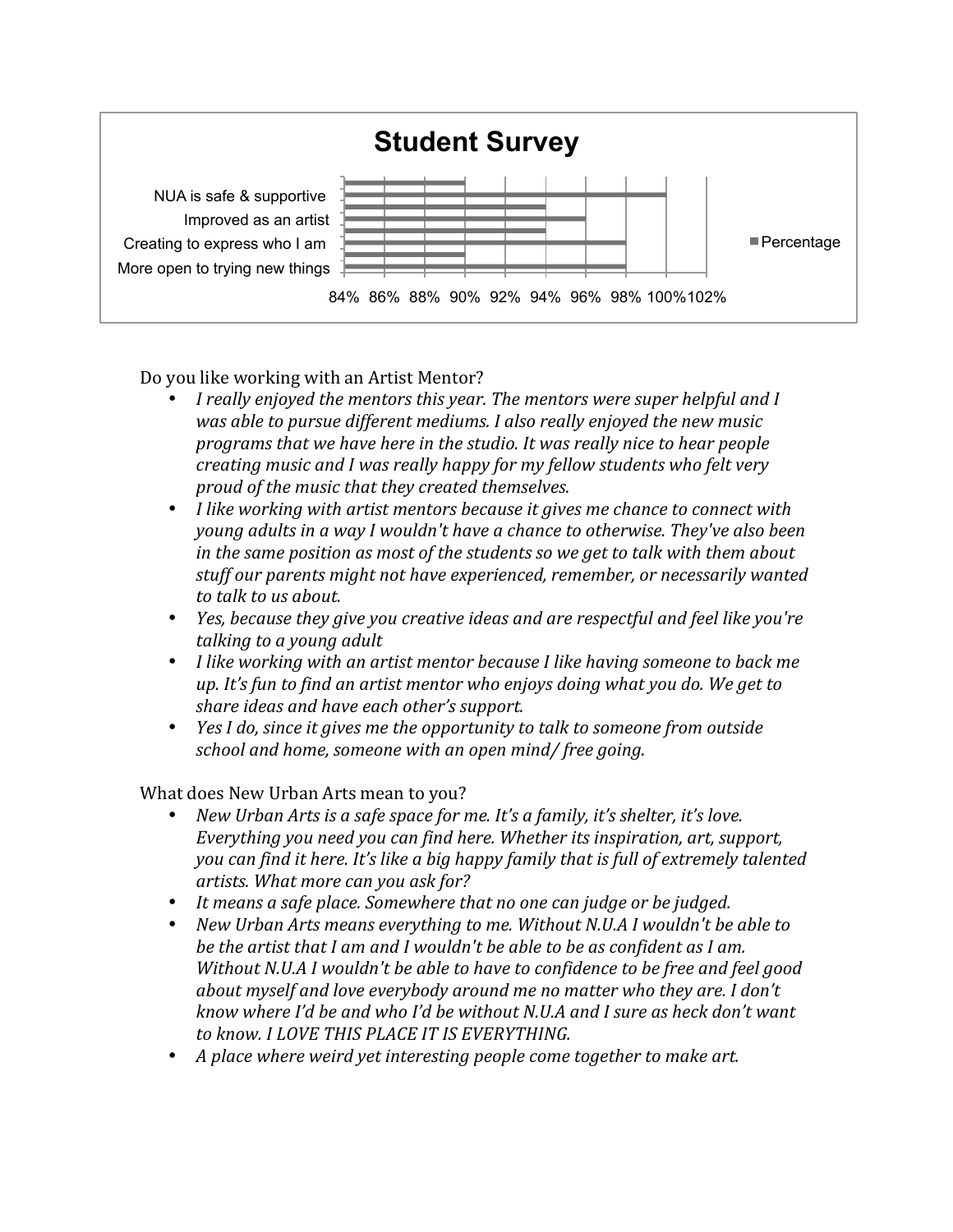

- So much. It is essentially my place of worship, a sanctuary, and a place of *constant discovery. It is the space that has kept me sane and has given me hope in* the universe. I'm most "me" here, even though I don't quite know what that is *yet, whatever I am... or whoever I should be. NUA is safe, everyone is welcomed* and encouraged here. NUA has shown me what the healthiest forms of *community are like.* NUA is my greatest love and friend. NUA is errrythang.
- New Urban Arts means a lot to me because it provides an escape. I have an *abundance of tasks to do and at NUA I'm not stressed, I'm free to do as I please. This* is atmosphere is like a home it is non-judgmental and supportive, for me it *is* important to have a place like this to go.
- New Urban Arts to me is somewhere where I can express myself through my art and where I can make new friends and continue to make my dreams and *creative ideas a reality.*
- *NUA* is a place where I can be an artist around other artists. To be completely *honest I don't know what I would do with my time, not to mention how I would get through the stress of high school. NUA has definitely become a shelter for all the years I've been here.*
- *It means a family that supports my interest in art*
- *New Urban Arts is a wonderful place. Over these past years, it has become a second home. It has been an amazing place where I not only feel safe, but I have fun and also work on my craft. I love this place so much I even wrote my college essay* on it. I've been so inspired here and have loved almost every moment I *have spent in this space*
- *Kind of a lot. It's really a second home. I feel more loved and safe and free here than anywhere else. It's also helped to make my creative practice central to my*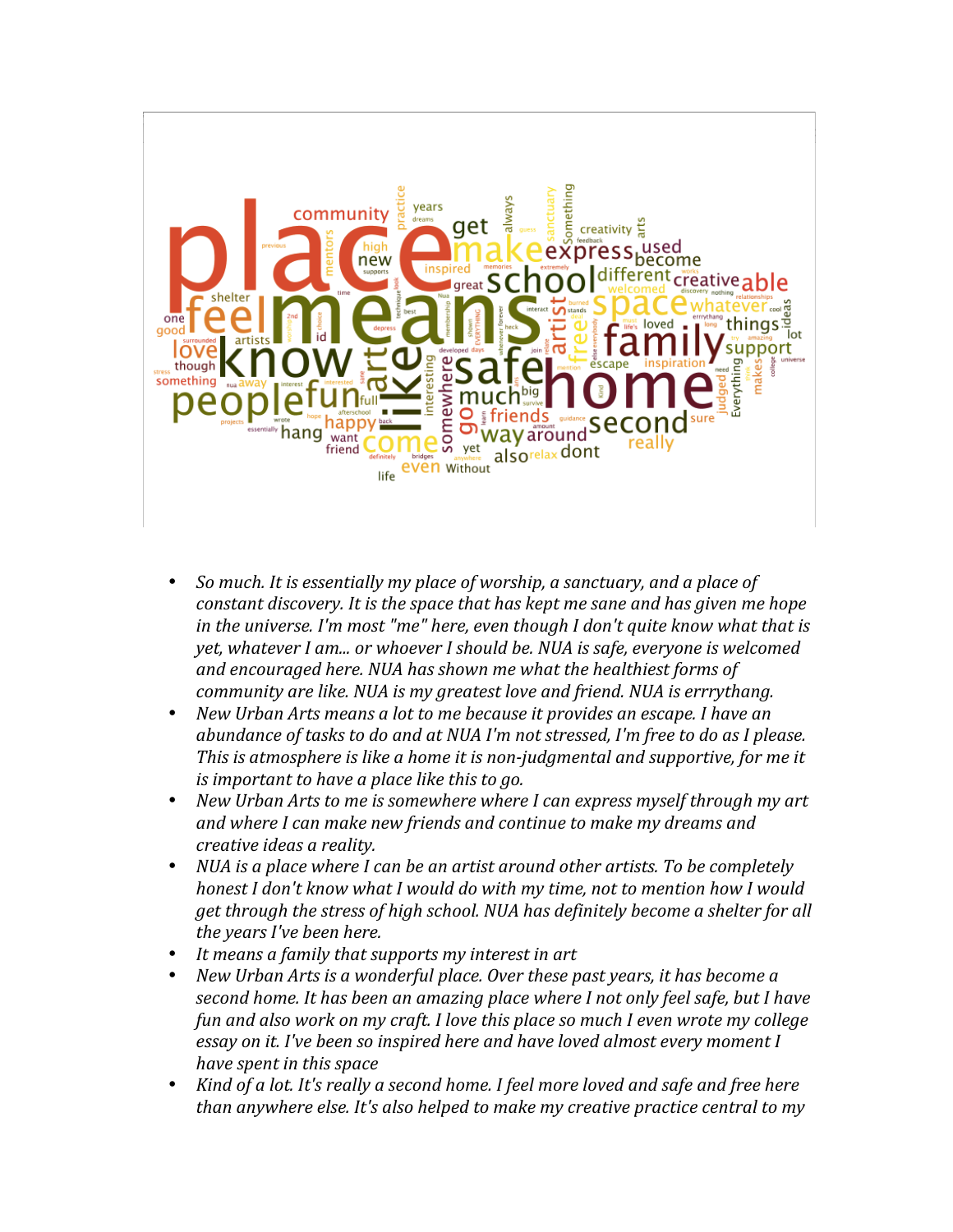life. Mostly that's from the support. I don't know if I would have developed *seriously as an artist if it weren't for the support and variety of beautiful creation that comes out of NUA and I'm forever grateful for that.* 

#### *Postsecondary Transition and College Enrollment*

This year New Urban Arts had a large and active senior class. New Urban Arts invited 44 of those students to be recognized at its year-end graduation ceremony; all successfully completed high school, and 35 are headed to college.

Six of our seniors were eligible to participate in our College Visions partnership based on socioeconmic and educational criteria. College Visions (CV) is a Providence-based nonprofit organization focused on college access and success for first generation college students from low-income households. CV was founded by an alumni artist mentor, Simon Moore. Seniors participate in intensive college advising and placement. Seniors who have participated at New Urban Arts for one year are eligible to apply to participate. Since this partnership began, 98% of participants have successfully enrolled in college. This past year all six of our students successfully enrolleged in colleges including The University of Rhode Island, Northeastern Univerity, Community College of Rhode Island, and Lafayette College. 

In addition to college advising, New Urban Arts hosted for the first time a "Not" College Fair" in April 2014 to highlight post-secondary opportunities that don't include college. Some of the presenters who attended included, AmeriCorps programs, YearUp, PeaceCorps, WWOOF, SAMI (a program of New England Tech that prepares unemployed Rhode Islanders to enter the marine and ship building industry), EMT, and Building Futures. 76 students attended from New Urban Arts, Youth Pride RI, and Everett Arts.

#### **Gallery Attendance and Exhibitions**

In addition to our core youth programs, New Urban Arts presented 20 public events ranging from small art workshops to artist talks to art exhibitions and student led events. During the 2013-2014 year we had a total of 2,102 people attend our events.

Beyond attendance and demographics, the various writing assignments that youth participants complete serve as a vital assessment tool. By insisting that youth reflect on their practice, we understand the extent to which they are building knowledge in the arts, and we understand the value of the mentoring relationships that they build with artists.

#### **Studio Team Advisory Board:**

This year we had an active Studio Team Advisory Board (STAB) which supported the organization during critical staff transitions. Of the twelve active participants on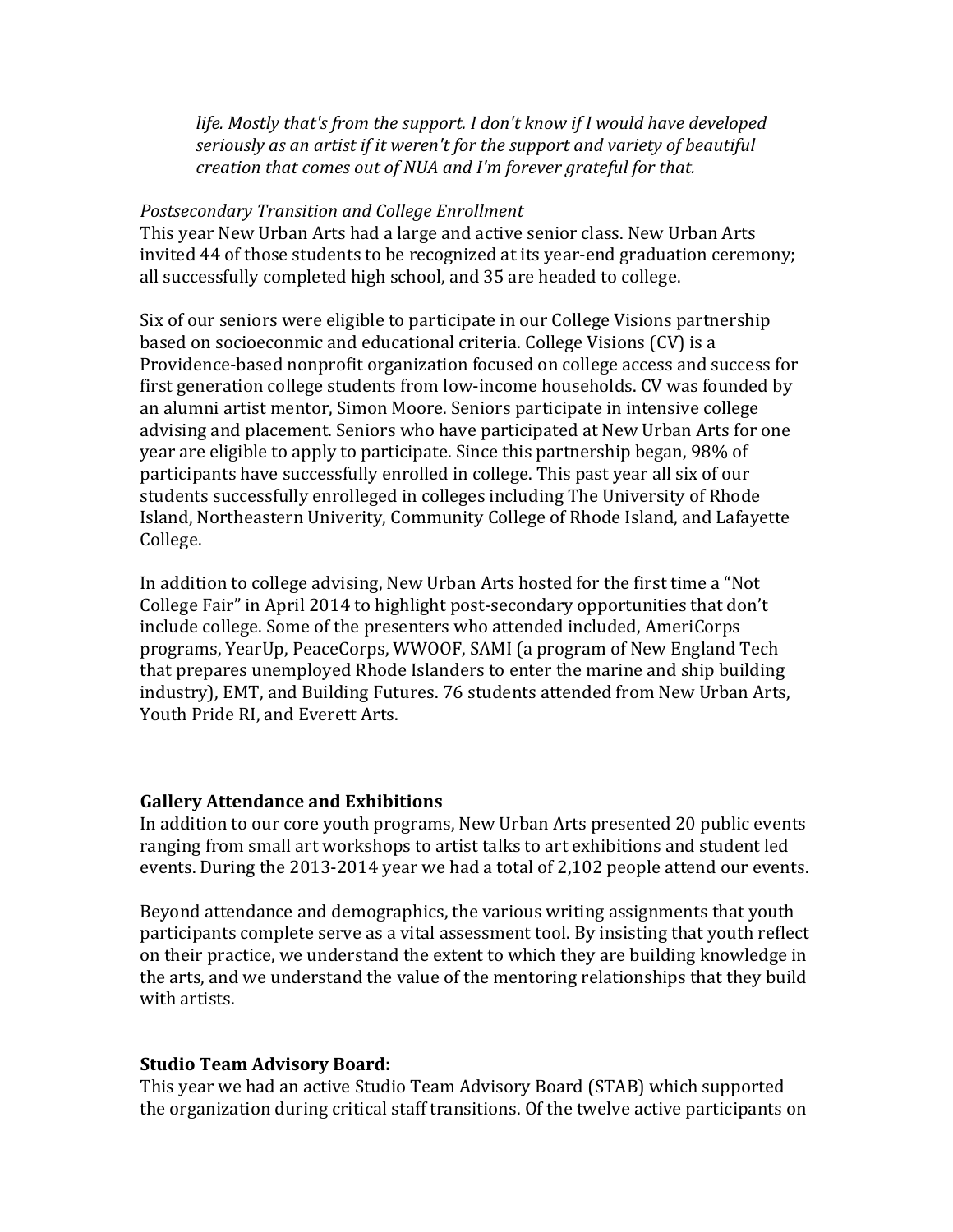STAB, nine were seniors, bringing with them extensive experience of the organization and a strong student voice. STAB met twice a month from October to May. During September they led the mentor selection process. STAB held a mid year retreat in February and an end of year retreat in June.

In addition to the student exhibitions of work, there were two student led events at New Urban Arts. One was the second annual Spring Into Hip Hop Cypher Jam in March, which was attended by 274 people, and coordinated by NUA Alumni Saulo Castillo. The other was a fundraising event for St. Baldericks, a childhood cancer research organization, and hosted by five NUA students who are also members of Classical High School's "Making a Difference (MAD)" Club. The St. Baldericks event engaged roughly 40 people.

#### **Summer Programs:**

Over the course of five weeks during the summer of 2013, New Urban Arts engaged 25 students in our summer programs. The summer program is treated as a rigorous internship, and students are paid a stipend of \$400 upon successful completion of one of three programs. The *Inquiry Group* consisted of 10 students, working around the theme "Faking It." They studied questions of forgery and imitation in the art world and beyond. In the *Untitlement Project*, 10 students explored identity, primarily through poetry, and five students on the *Mural Team* conceived and produced a large-scale mural for the side of our new building. In addition, New Urban Arts offered an Open Studio four days a week for two hours each day.

Students began the program with a full day orientation reviewing positive workplace behavior and expectations. The program met over five weeks, Monday-Thursday, 12:00 to 5:00pm July 8 - August 10, 2013. Students received free lunch every day through the Federal Summer Food Program and were provided RIPTA bus passes to and from the program each day.

## *Art Inquiry*

The Art Inquiry theme for the summer was "Faking It." Through independent research, field trips and a mix of structured individual and group art making activities, ten students explored ideas of belief and doubt, forgery and fabrication, authenticity and authorship, lies and deception. They created counterfeit artifacts and learned tromp-l'oeil, they made replicas and reproductions, created parodies and mischief. They studied the art of illusion and hoax. Students visited the Glass Flower collection at the Harvard Museum of Natural History, created hoaxes at Narragansett Beach and presented workshops at Boston's Institute for Contemporary Art (ICA)'s Teen Night. The Art Inquiry program culminated in a public art exhbition in October 2013 that was attended by 127 people.

## *Untitlement Project*

Ten students participated in the Untitlement Project, led by veterian Artist Mentors, Sydney Peak and Jorge Vargas students explored issues of gender, identity and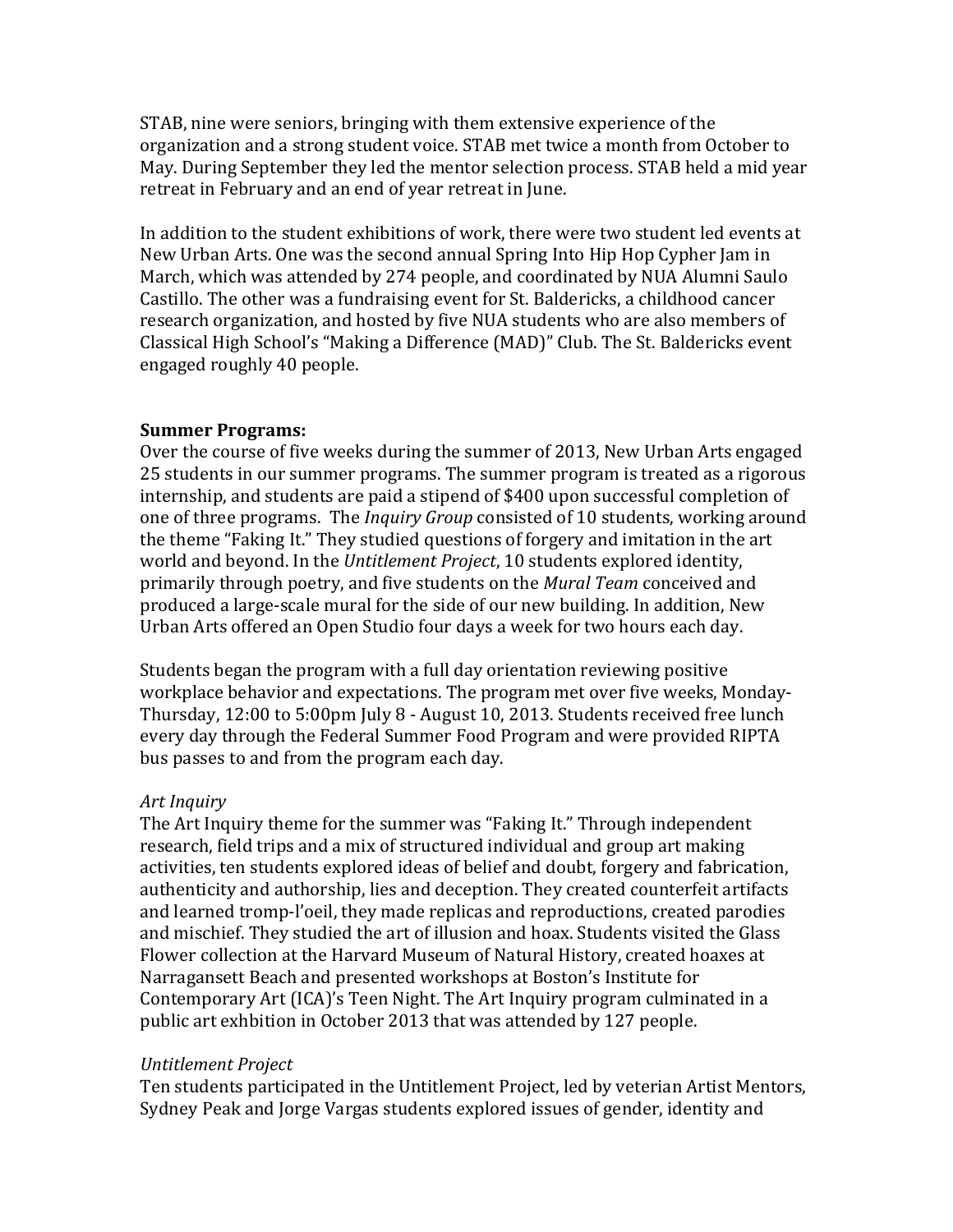relationships. Through creative writing and conversation students exampend inequities around language, power and privilege. The Untitlement Project hosted spoken word poets, Kevin Coval and Jamila Woods for an Open Mic night at New Urban Arts. In addition 70 people attended the Untitlement Project Showcase in August 2013.

#### *Mural Team*

Four students partiipated on the mural team, under the mentorship of Kedrin Frias. Students learned about the role of murals in the field of public art, practiced painting the inside of one of New Urban Art's bathrooms and completed a large scale public mural on the side of New Urban Arts building.

#### *Progress Toward Youth Participant Objectives*

To receive their \$400 stipend, youth participants must successfully complete both collaborative and independent art projects demonstrating their learning, meeting standards for success established by students, their artist mentors, the director of programs, and the youth programs manager. All participants in 2013 met the requirements to receive their stipends.

- *Students must complete collaborative and independent art projects to demonstrate their learning.* All students met this objective. Their work was exhibited at New Urban Arts in a public gallery show on October 4, 2013 for an audience of  $127$ people. Artwork from the exhibition can be seen here: http://bit.ly/NuaOct2013.
- *Students must write an artist statement to accompany their artwork or performance.*

All students met this objective; statements were displayed at the October show. Here are profiles of two students with excerpts from their artist statements:

• Axel Lozada was an incoming freshman at Classical High school this summer; the child of a single mother, he comes from a home where Spanish is the primary language spoken, and he identifies as multiracial. This summer, he explored drawing, watercolors and textile arts. His final project was a series of portraits of birds. Here is an excerpt from the artist statement for his piece *Half an Owl*:

*"I* am going to a new school and our mascot is the lady purple also Athena the *goddess of wisdom. Athena is known to have an owl so I made a red owl. Owls* are also known to be wise and people say I'm an old soul. I really like owls and *so does my aunt so I was thinking of giving this to her as a gift. Also I found this cool* mirror and I really wanted to make a symmetrical illusion with this piece. The mirror made the half of an owl make it look like a full owl."

• Yanine Castedo was an incoming sophomore at the MET High School. This summer, she learned both darkroom and digital photography. Her final piece, entitled simply *Domestic Partnership Abuse Photograph*, examined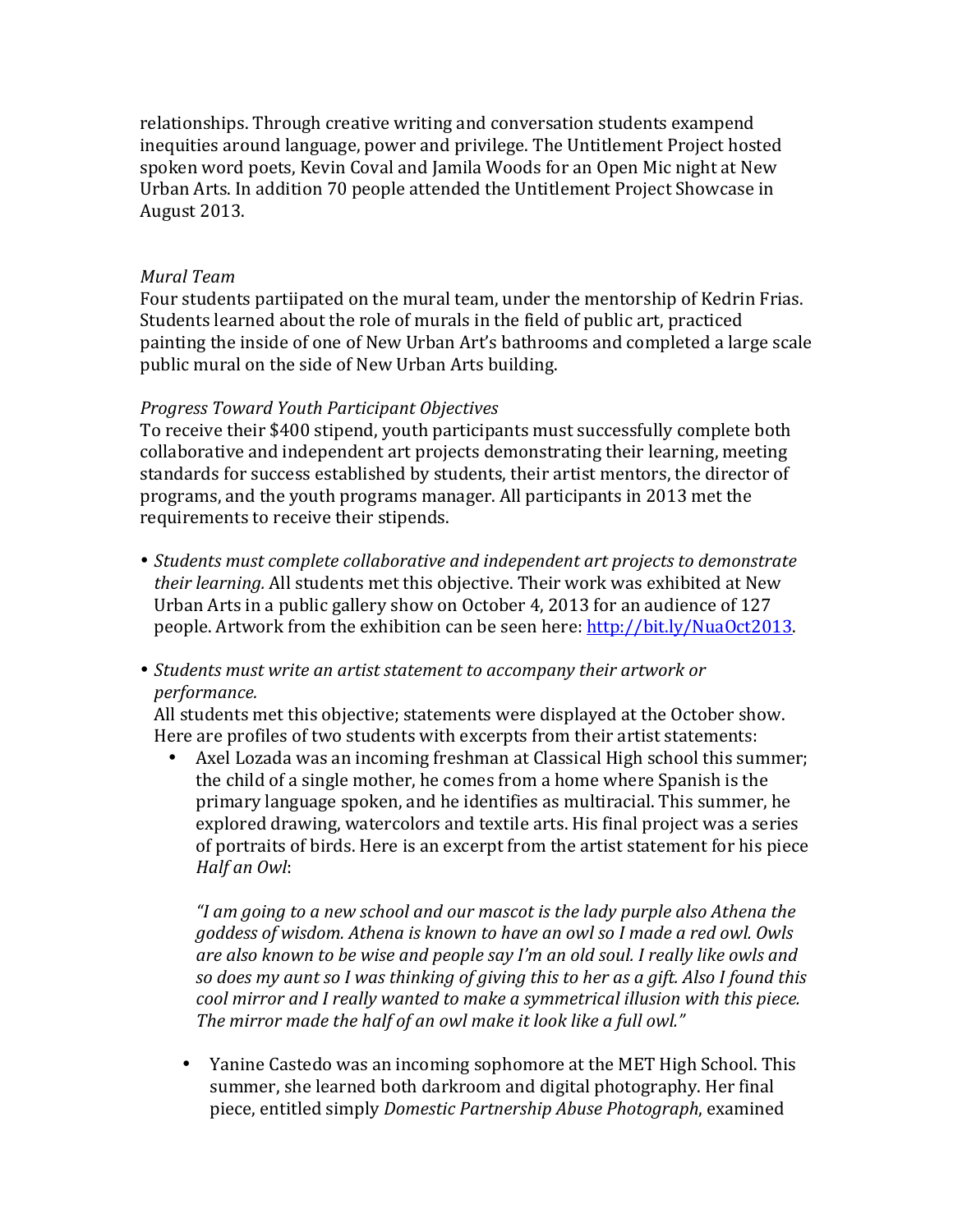the way that abusive relationships can hide in plain sight. Here is an excerpt from her artist statement:

*"The couple you see look loving together. Her smile is socially acceptable to be considered happy. His facial expression fills with no doubt of happiness, not questioning the fact that maybe, just maybe their relationship could be a completely different story of what the photo shows. You see, sometimes in life* we don't see things that we should. Maybe a friend of yours could be *depressed but you don't know it. Perhaps they hide it too well. Or your next door neighbor could be going through the loss of a relative. You wouldn't know, and who could blame you? Humans have a way of hiding things and not reaching out for help when needed, and it is an instinct I wanted to demonstrate using only a man and a woman. I hope that this sends a* powerful message and that this helps folks open their minds a bit."

• In teams, students must plan and facilitate at least one public workshop presentation *with a community partner.*

All students met this objective. In August 2012, students designed and facilitated workshops for the public at the Mount Hope Learning Center, a uniquely multigenerational community education center.

• *Students must fulfill attendance requirements.* 

All students met this objective; the requirements are as follows:

- Students are allowed two excused absences.
- Excused absences beyond the first two have to be made up and verified by a New Urban Arts Staff member.
- *Any* unexcused absences must be made up and verified by a New Urban Arts Staff member.

## *Organizational Products*

Based on this work of students and mentors in the Inquiry Group, our summer curriculum resource guide was completed in November; it is available here: http://bit.ly/NuaRG13. The Mural Team's new piece on the side of our building is visible here: http://bit.ly/NuaMural.

## **RIPQA**

During the fall and winter, New Urban Arts underwent the RI Program Quality Assessment (RIPQA) process as a requirement of our  $21<sup>st</sup>$  Century Community Learning Center grant. This process is a facilitated self evaluation of programs and included the participation fo six staff members, two artist mentors, two students, one Arts Mentoring Fellow, one Board Member and one former Board Member and was facilited by the Rhode Island Department of Education (RIDE)'s Program Quality Advisor, Shevaun Keogh-Walker.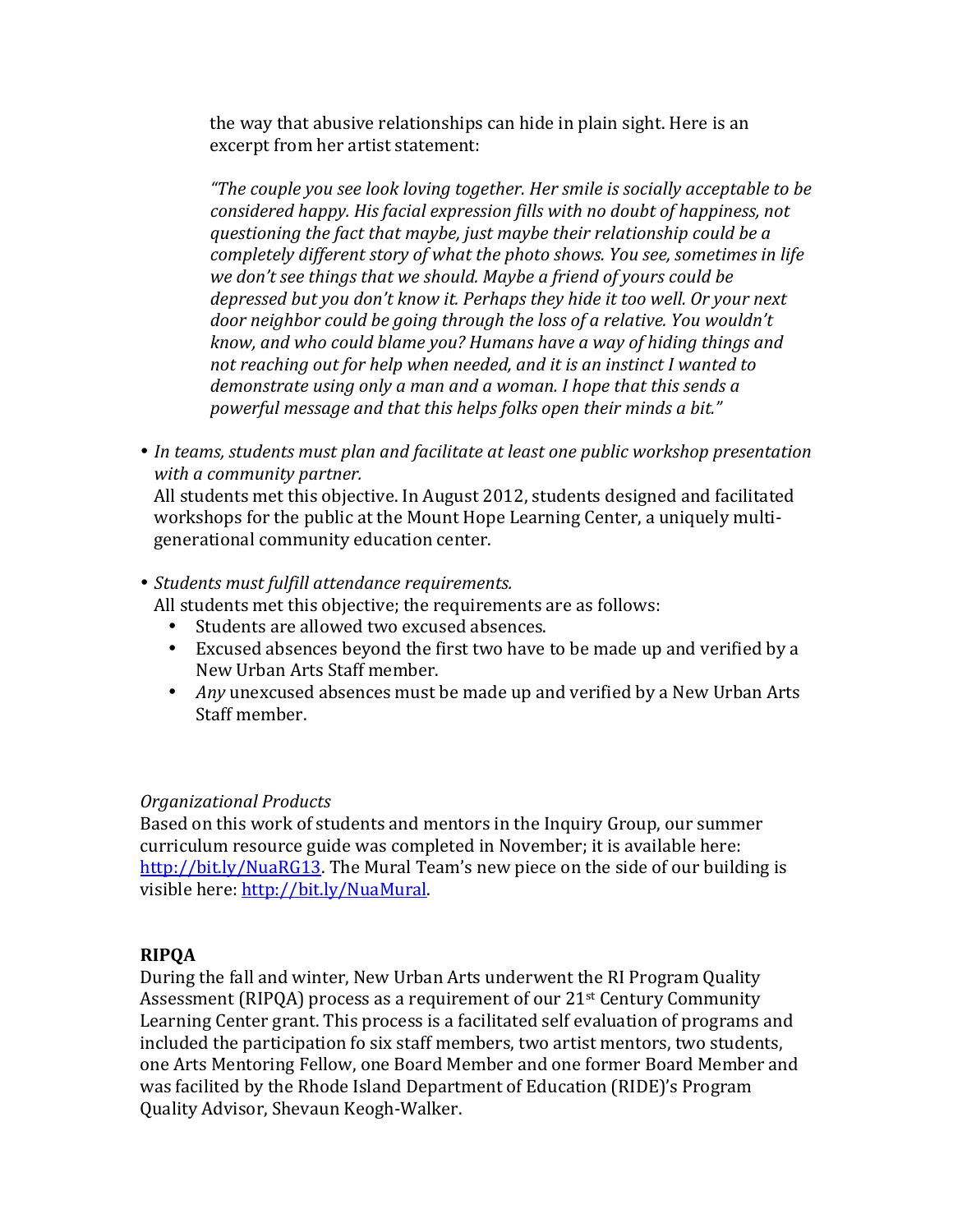Family and civic engagement, staffing and professional development and administration were all cited as strenghts of the program. Areas identified for growth were:

- Expanding young people's understanding of post-secondary options and opportunities.
- Identifying potential partners and community resources in mental health to support youth and recent alumni
- Develop strategies to connect with alumni
- Clearly establish a parent policy in conjunction with the Studio Team Advisory Board.

## **New Staff**

*Executive Director Elia Gurna* BA, German and Visual Arts, Columbia University MFA, Painting and Sculpture, Queens College, CUNY.

Elia Gurna is an artist and youth worker originally from Queens, NY and raised in Queens, Vienna, and Karachi. Her work has been included in exhibitions annually since 2001, including galleries in New York City, Beacon, NY, and Philadelphia. She is part of the music and poetry performance collaboration einLab, which was featured on Columbia University's WKCR's Live Constructions radio program and has performed live in various gallery and museum settings.

Elia has worked in youth programs for over 15 years in the United States and Europe. In New York, she founded and directed Art Without Limits, a program of Development Without Limits, which provided out of school time art experiences for youth. In this role, Elia also facilitated dozens of professional development workshops on onsite coaching for youth workers and educators on a range of topics including positive discipline and child and youth development.

As part of her mission to foster youth-led social change, Elia participated in Theater of the Oppressed trainings and became a Theater of the Oppressed Laboratory facilitator in 2011. She has since facilitated this work for Occupy activists and others. Elia has also taught German language courses at the university level.

#### *Youth Programs Manager Ashley Paniagua*

BA, Liberal Arts and Studio Art, Wheelock College, with certification in Community Based Human Services

As a student at New Urban Arts, Ashley Paniagua started a long tradition of New Urban Arts fashion shows. She graduated from Classical High School, and with help from College Visions, our college advising partner, she went on to study at the New School University, University of Hawaii and Wheelock College. She remained actively involved with New Urban Arts as an alumna, volunteering for various